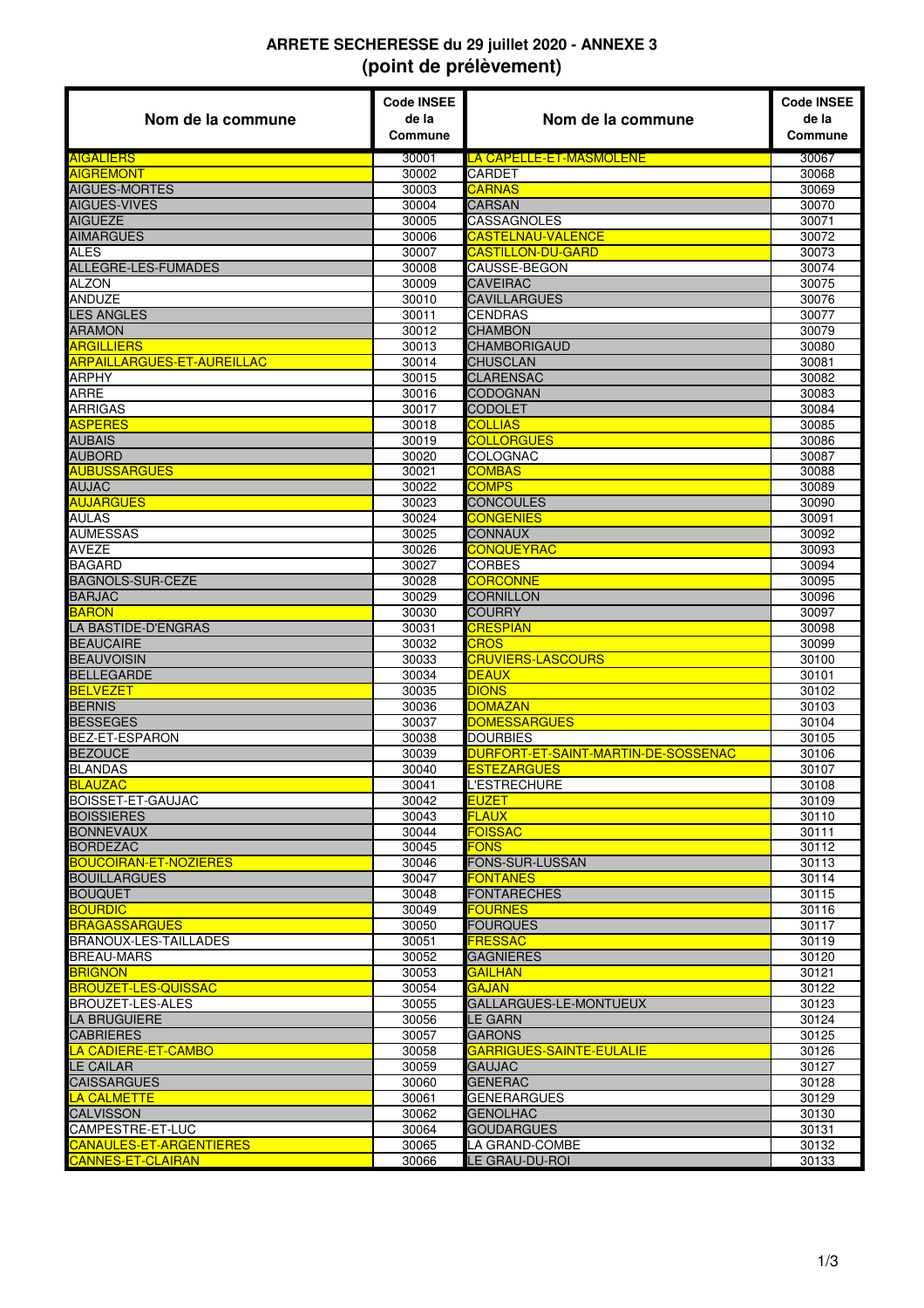## **ARRETE SECHERESSE du 29 juillet 2020 - ANNEXE 3 (point de prélèvement)**

| Nom de la commune                 | <b>Code INSEE</b><br>de la<br>Commune | Nom de la commune                                       | <b>Code INSEE</b><br>de la<br>Commune |
|-----------------------------------|---------------------------------------|---------------------------------------------------------|---------------------------------------|
| <b>ISSIRAC</b>                    | 30134                                 | PONTEILS-ET-BRESIS                                      | 30201                                 |
| JONQUIERES-SAINT-VINCENT          | 30135                                 | PONT-SAINT-ESPRIT                                       | 30202                                 |
| JUNAS                             | 30136                                 | <b>PORTES</b>                                           | 30203                                 |
| LAMELOUZE                         | 30137                                 | <b>POTELIERES</b>                                       | 30204                                 |
| <b>LANGLADE</b>                   | 30138                                 | POUGNADORESSE                                           | 30205                                 |
| LANUEJOLS                         | 30139                                 | <b>POULX</b>                                            | 30206                                 |
| LASALLE                           | 30140                                 | <b>POUZILHAC</b>                                        | 30207                                 |
| LAUDUN-L'ARDOISE                  | 30141                                 | <b>PUECHREDON</b>                                       | 30208                                 |
| LAVAL-PRADEL                      | 30142                                 | <b>PUJAUT</b>                                           | 30209                                 |
| <b>LAVAL-SAINT-ROMAN</b>          | 30143                                 | QUISSAC                                                 | 30210                                 |
| <b>LECQUES</b>                    | 30144                                 | <b>REDESSAN</b>                                         | 30211                                 |
| <b>LEDENON</b><br><b>LEDIGNAN</b> | 30145<br>30146                        | <b>REMOULINS</b><br><b>REVENS</b>                       | 30212<br>30213                        |
| LEZAN                             | 30147                                 | RIBAUTE-LES-TAVERNES                                    | 30214                                 |
| <b>LIOUC</b>                      | 30148                                 | <b>RIVIERES</b>                                         | 30215                                 |
| <b>LIRAC</b>                      | 30149                                 | ROBIAC-ROCHESSADOULE                                    | 30216                                 |
| LOGRIAN-FLORIAN                   | 30150                                 | ROCHEFORT-DU-GARD                                       | 30217                                 |
| LUSSAN                            | 30151                                 | <b>ROCHEGUDE</b>                                        | 30218                                 |
| <b>LES MAGES</b>                  | 30152                                 | <b>ROGUES</b>                                           | 30219                                 |
| MALONS-ET-ELZE                    | 30153                                 | <b>ROQUEDUR</b>                                         | 30220                                 |
| MANDAGOUT                         | 30154                                 | <b>ROQUEMAURE</b>                                       | 30221                                 |
| MANDUEL                           | 30155                                 | LA ROQUE-SUR-CEZE                                       | 30222                                 |
| <b>MARGUERITTES</b>               | 30156                                 | <b>ROUSSON</b>                                          | 30223                                 |
| <b>MARTIGNARGUES</b>              | 30158                                 | <b>LA ROUVIERE</b>                                      | 30224                                 |
| <b>LE MARTINET</b>                | 30159                                 | <b>SABRAN</b>                                           | 30225                                 |
| <b>MARUEJOLS-LES-GARDON</b>       | 30160                                 | SAINT-ALEXANDRE                                         | 30226                                 |
| <b>MASSANES</b>                   | 30161                                 | SAINT-AMBROIX                                           | 30227                                 |
| MASSILLARGUES-ATTUECH             | 30162                                 | SAINTE-ANASTASIE                                        | 30228                                 |
| <b>MAURESSARGUES</b>              | 30163                                 | SAINT-ANDRE-DE-MAJENCOULES                              | 30229                                 |
| MEJANNES-LE-CLAP                  | 30164                                 | SAINT-ANDRE-DE-ROQUEPERTUIS                             | 30230                                 |
| MEJANNES-LES-ALES                 | 30165                                 | SAINT-ANDRE-DE-VALBORGNE                                | 30231                                 |
| <b>MEYNES</b>                     | 30166                                 | SAINT-ANDRE-D'OLERARGUES                                | 30232                                 |
| <b>MEYRANNES</b>                  | 30167                                 | SAINT-BAUZELY                                           | 30233                                 |
| MIALET                            | 30168                                 | SAINT-BENEZET                                           | 30234                                 |
| <b>MILHAUD</b>                    | 30169                                 | SAINT-BONNET-DU-GARD                                    | 30235                                 |
| MOLIERES-CAVAILLAC                | 30170                                 | SAINT-BONNET-DE-SALENDRINQUE                            | 30236                                 |
| MOLIERES-SUR-CEZE                 | 30171                                 | SAINT-BRES                                              | 30237                                 |
| <u>MONOBLET</u><br><b>MONS</b>    | 30172<br>30173                        | SAINT-BRESSON<br>SAINTE-CECILE-D'ANDORGE                | 30238<br>30239                        |
| <b>MONTAREN-ET-SAINT-MEDIERS</b>  | 30174                                 | SAINT-CESAIRE-DE-GAUZIGNAN                              | 30240                                 |
| <b>MONTCLUS</b>                   | 30175                                 | SAINT-CHAPTES                                           | 30241                                 |
| MONTDARDIER                       | 30176                                 | SAINT-CHRISTOL-DE-RODIERES                              | 30242                                 |
| <b>MONTEILS</b>                   | 30177                                 | SAINT-CHRISTOL-LES-ALES                                 | 30243                                 |
| <b>MONTFAUCON</b>                 | 30178                                 | SAINT-CLEMENT                                           | 30244                                 |
| <b>MONTFRIN</b>                   | 30179                                 | SAINT-COME-ET-MARUEJOLS                                 | 30245                                 |
| <b>MONTIGNARGUES</b>              | 30180                                 | SAINTE-CROIX-DE-CADERLE                                 | 30246                                 |
| <b>MONTMIRAT</b>                  | 30181                                 | SAINT-DENIS                                             | 30247                                 |
| MONTPEZAT                         | 30182                                 | SAINT-DEZERY                                            | 30248                                 |
| <b>MOULEZAN</b>                   | 30183                                 | SAINT-DIONISY                                           | 30249                                 |
| <b>MOUSSAC</b>                    | 30184                                 | SAINT-ETIENNE-DE-L'OLM                                  | 30250                                 |
| <b>MUS</b>                        | 30185                                 | SAINT-ETIENNE-DES-SORTS                                 | 30251                                 |
| NAGES-ET-SOLORGUES                | 30186                                 | SAINT-FELIX-DE-PALLIERES                                | 30252                                 |
| <b>NAVACELLES</b>                 | 30187                                 | SAINT-FLORENT-SUR-AUZONNET                              | 30253                                 |
| <b>NERS</b>                       | 30188                                 | SAINT-GENIES-DE-COMOLAS                                 | 30254                                 |
| <b>NIMES</b>                      | 30189                                 | SAINT-GENIES-DE-MALGOIRES                               | 30255                                 |
| <b>ORSAN</b>                      | 30191                                 | SAINT-GERVAIS                                           | 30256                                 |
| ORTHOUX-SERIGNAC-QUILHAN          | 30192                                 | SAINT-GERVASY                                           | 30257                                 |
| <b>PARIGNARGUES</b>               | 30193                                 | <b>SAINT-GILLES</b>                                     | 30258                                 |
| <b>PEYREMALE</b>                  | 30194                                 | SAINT-HILAIRE-DE-BRETHMAS                               | 30259                                 |
| <b>PEYROLLES</b>                  | 30195                                 | SAINT-HILAIRE-D'OZILHAN                                 | 30260                                 |
| LE PIN<br><b>LES PLANS</b>        | 30196                                 | SAINT-HIPPOLYTE-DE-CATON<br>SAINT-HIPPOLYTE-DE-MONTAIGU | 30261                                 |
| LES PLANTIERS                     | 30197<br>30198                        | <u>SAINT-HIPPOLYTE-DU-FORT</u>                          | 30262<br>30263                        |
| <b>POMMIERS</b>                   | 30199                                 | SAINT-JEAN-DE-CEYRARGUES                                | 30264                                 |
| <b>POMPIGNAN</b>                  | 30200                                 | SAINT-JEAN-DE-CRIEULON                                  | 30265                                 |
|                                   |                                       |                                                         |                                       |